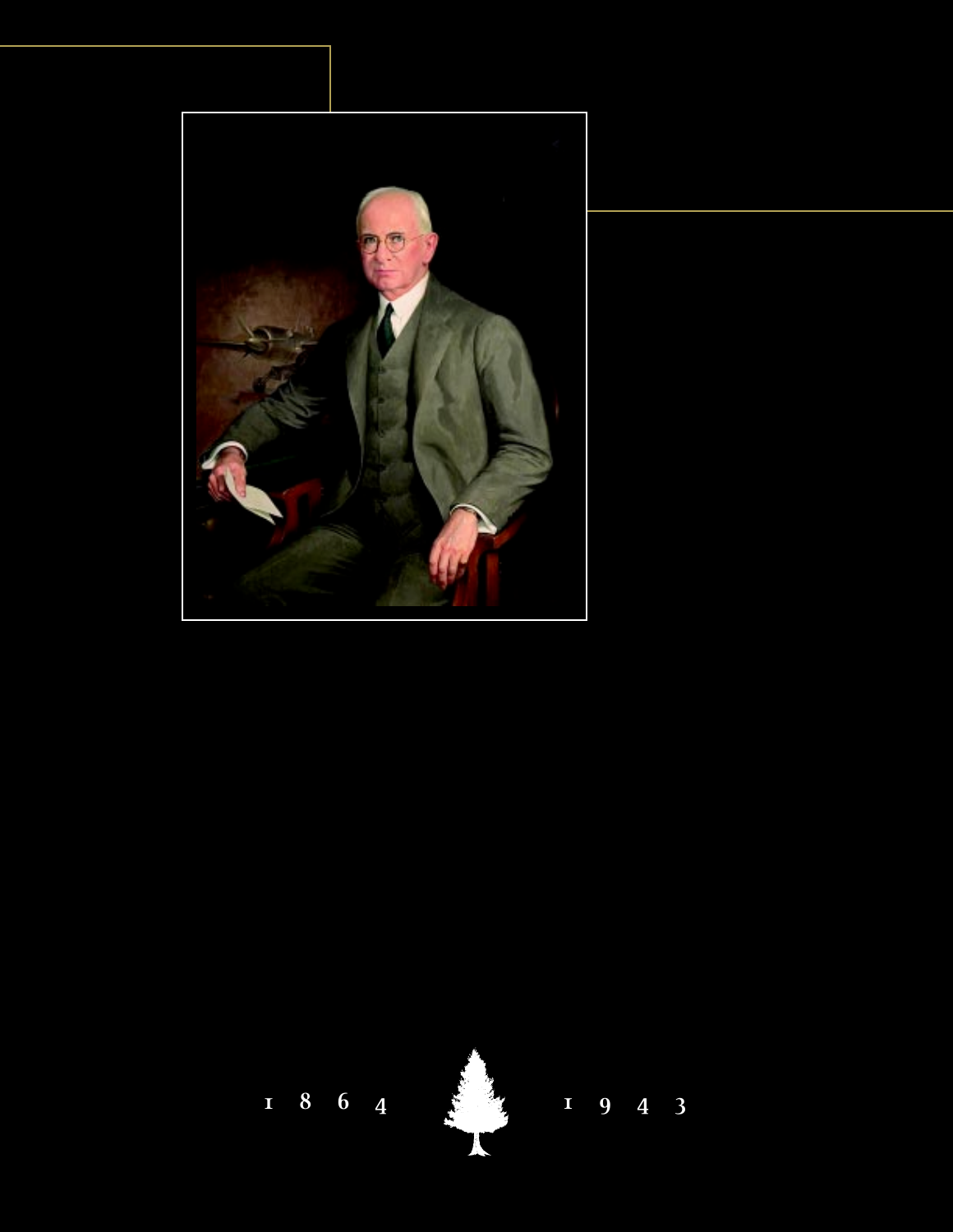## JOSEPH SWEETMAN AMES

*Appendix*

To commemorate the 25th anniversary of its first meeting, the NACA convened on 18 March 1940 in Washington, D.C. The meeting was largely ceremonial, to reflect on how well they had built their organization. "You are doing a great job," effused President Franklin Roosevelt. "You are one governmental agency that doesn't give me a headache."1 The Committee transacted only one item of business. Two, perhaps, if you include naming a small committee to carry this notice to Joseph Sweetman Ames: "The aeronautical research laboratory, authorized by Act of Congress on August 9, 1939, and which is now under construction at Moffett Field, California, will be named in your honor and will be known as the "Ames Aeronautical Laboratory."2

Illness forced Ames to retire from the NACA months before, in October 1939, after 24 years of service. The NACA had become the world's greatest institution for aeronautical science largely because of Ames' dignified leadership and his devotion to basic research two traits he had cultivated at the other great institution he helped build—The Johns Hopkins University.3

*As to the trustees it is their absolute duty to accept any recommendation that comes to them from the faculty when proposed by the president. As for the president, his primary duty is to uphold the faculty. I refer to tenure of office, freedom of speech, morale, all that goes to make up the faculty…. The primary purpose in the life of a professor is to conduct his own investigations and lead his own scholarly life, and the more attention he can pay to that, the better it is for an institution.*

> **J. S. Ames, Address before the American Association of University Professors, December 1929**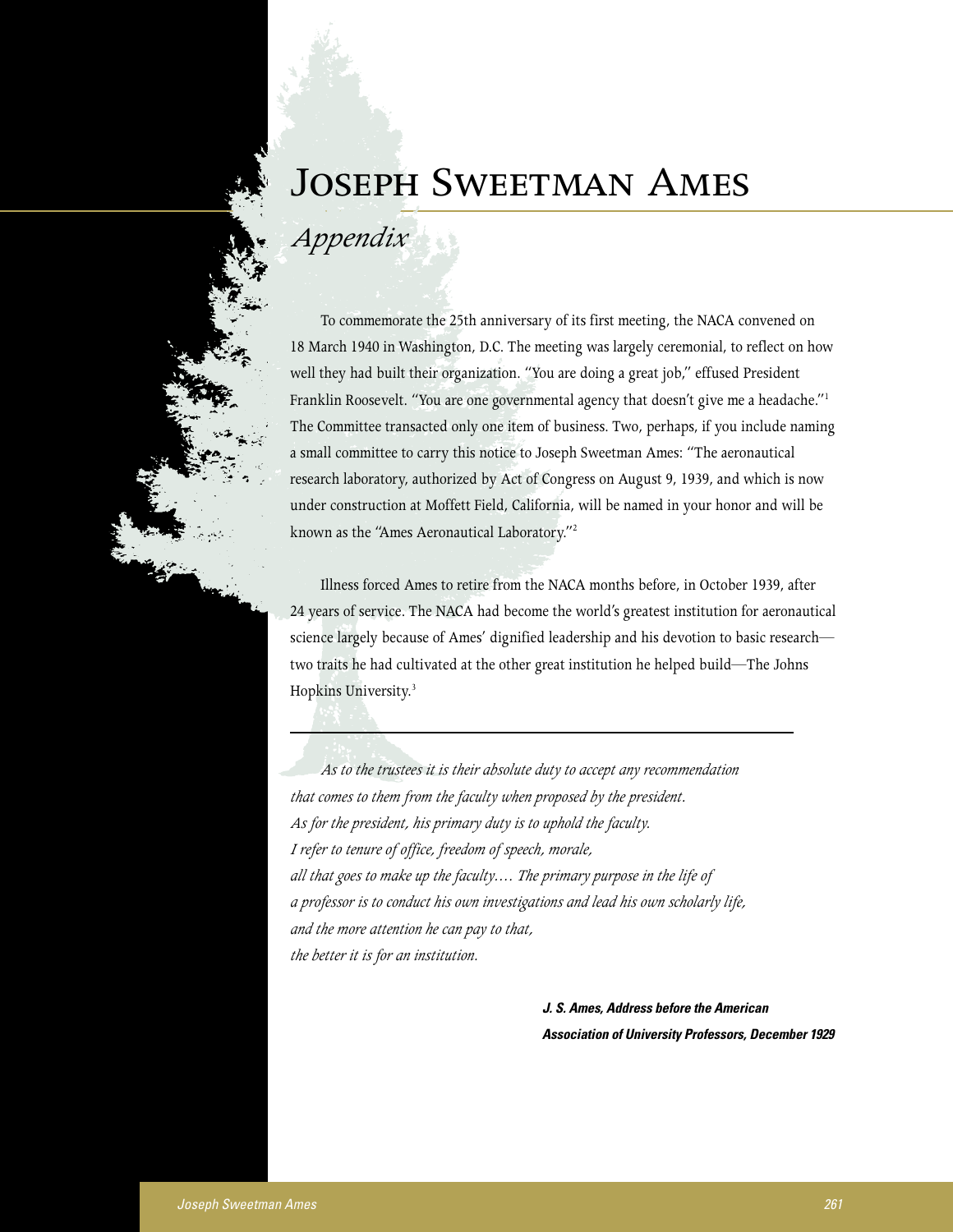## **AMES AT JOHNS HOPKINS UNIVERSITY**

Joseph Sweetman Ames was born in Manchester, Vermont, on 3 July 1864, into a long line of Yankee industrialists and educators. His uncle, from whom he took his middle name, was president of Union College. His father, a physician, moved Ames and his mother to Niles, Michigan, but died in 1869. Ames' mother, a strong woman who was devoted to literature, then moved him to Faribault, Minnesota, to be part of the cultural community built amid those rolling hills by the Protestant Episcopal Bishop Henry Benjamin Whipple. Ames was a star pupil at the Shattuck School, where he got the classical, humanist education that made his speaking and writing so clear, logical and persuasive.

Ames recalled happening upon, at the age of 15, an article in a popular magazine that described the newly founded Johns Hopkins University: "It possesses no history, claims no distinguished sons, has indeed hardly reached the dignity of alma mater," but it was dedicated to "raising the level of educational standards" through "original research."

Ames arrived at Johns Hopkins as a freshman in 1883, and died as its president emeritus sixty years later. He spent only one year away: as a post-doctoral student

visiting the great laboratories of Europe and attending the physics lectures of Hermann von Helmholtz in Berlin. In fact, Hopkins was modeled on the German ideal of education through research, seminars, and the progression from undergraduate to graduate studies. Hopkins was only three years old and had already stirred controversy among American educators when Ames arrived.

Ames gravitated toward the laboratory of Henry Rowland, a pioneering spectroscopist with a knack for professional organization. Rowland named Ames his assistant in 1888, Ames took his Ph.D. in 1890, then quickly assumed greater duties teaching physics and managing the laboratory. Ames was most effective at getting good work from his students. On Rowland's death in 1901, Ames officially became laboratory director. As a researcher, Ames developed spectroscopy, a dramatic new tool for analyzing the composition of materials and, later, the structure of the atom. Ames attended the birth of astrophysics when he was invited by the astronomical director of the Naval Observatory to supervise the spectroscopic work for a 1900 eclipse expedition.

Ames took teaching and administration seriously, and his own experimental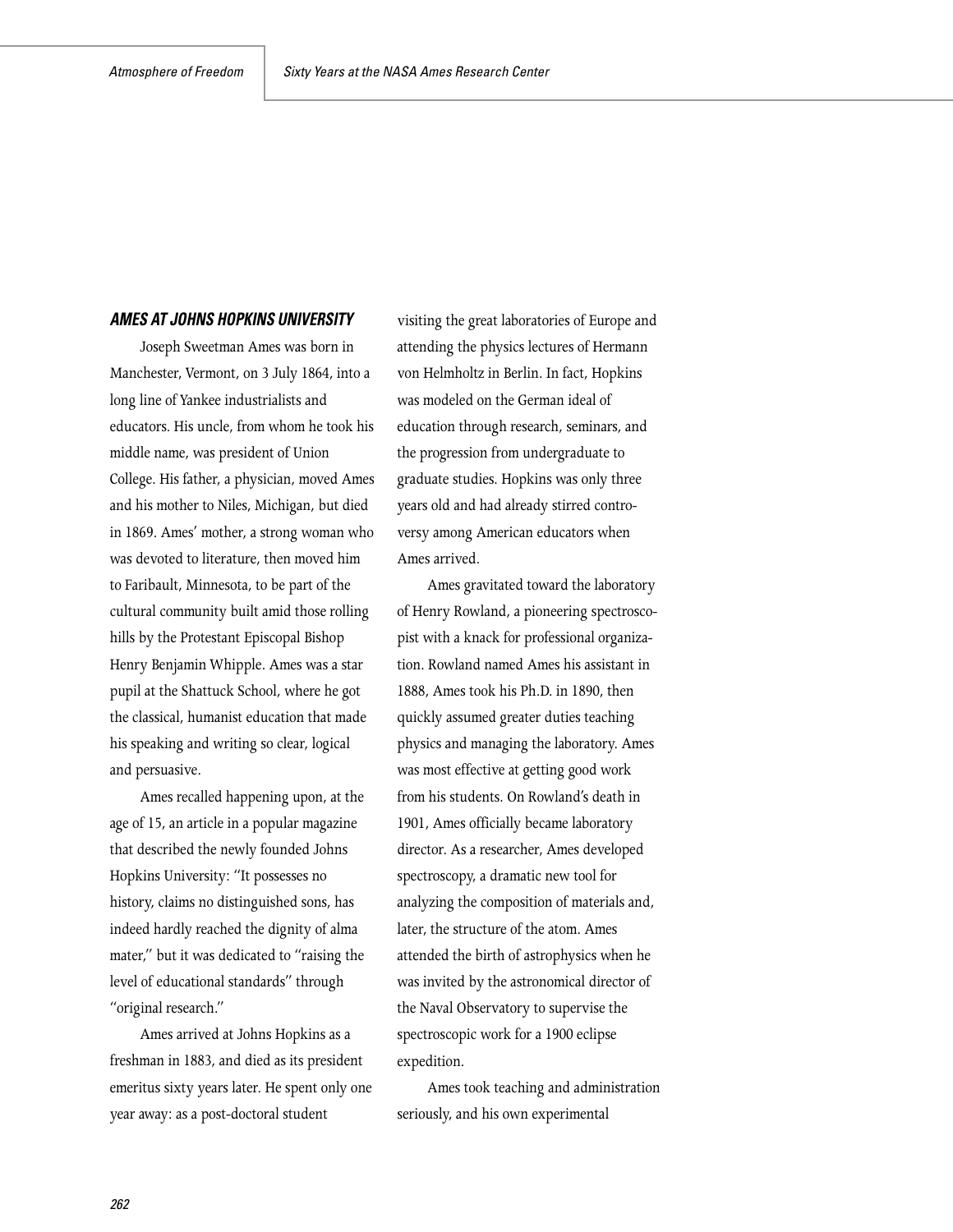program suffered. Yet he avidly followed the literature (he always called himself a student of physics rather than a physicist) and thus always had insights with which to help his students overcome their experimental roadblocks. As his laboratory expanded in scope, so did his teaching. In 1915 he crafted a three-year course (published as the textbook *General Physics*) that laid out the architecture of physics in a period of rapid change. Ames was among the first American physicists to risk their reputations by publicly defending Einstein's theory of relativity. Well into old age, Ames was perceived as one of the "younger generation" of physicists because of his willingness to support fresh ideas. One young man Ames mentored was Hugh Dryden, who in 1949 became the first person to fill the new, full-time post of director of the NACA (where he remained until the NACA was absorbed into NASA in 1958). Ames' lecture style was formal, complete, logical and clear. (His personal conversation likewise was kind-hearted and fair but business-like and blunt—the result, some speculate, of a lifelong effort to control a stammer.) Ames only stopped teaching in 1925 when named dean. He was named provost in 1926.

Ames was 65 years old when he was selected president of Hopkins in 1929; he knew it would be a trying time. The university was moving into its new campus, built for \$4.2 million in the Homewood section of Baltimore, just as the Great Depression wiped out Hopkins' endowment. Ames saved the university from bankruptcy by valiant appeals to the alumni. Ames also inherited a fractious faculty debate over the Goodnow plan, which threatened to sever the traditional link at Hopkins between graduate research and undergraduate teaching. And Ames dealt with increasing disciplinary problems by creating a structure for students to discipline themselves. "No administrative officer could be more accessible and none could take greater pains to gain a sympathetic understanding of the problems of others," wrote a journalist on Ames' presidency. "These are valuable qualities in the administrator of so loose a confederacy as a university."4

When his wife died in 1931, Ames committed himself to work and community service. (Though he had always tried to "keep my fingers on the city's pulse without the patient knowing it.") He was elected a lay member of the standing committee of the Protestant Episcopal Diocese of Baltimore, and continued to serve as president of the Baltimore Country Club. Since 1900 Ames had directed a series of public lectures in physics for Baltimore area teachers. He accepted appointment to the Baltimore school board in 1932, then led opposition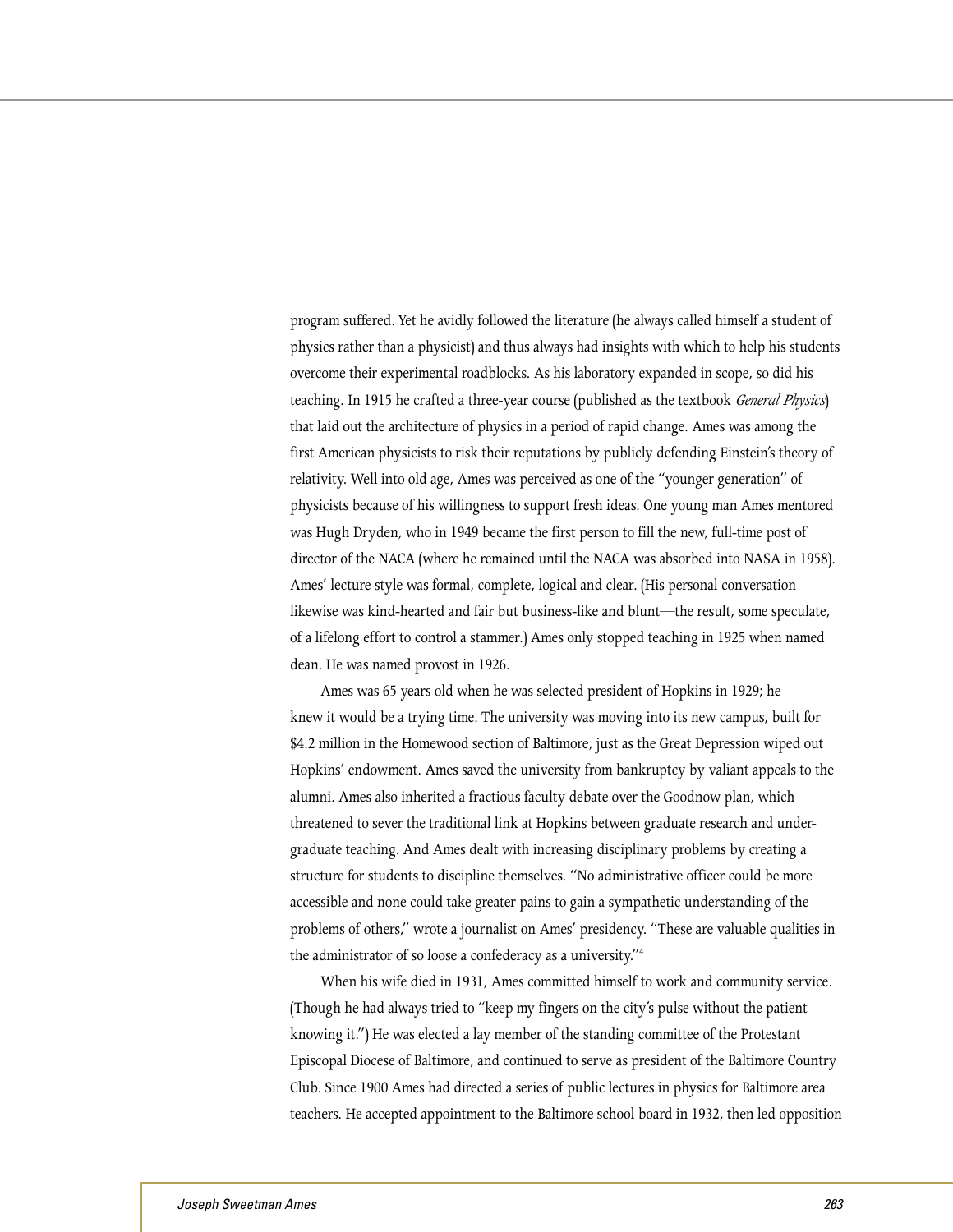to a 1935 state bill requiring anyone teaching in Maryland to take a loyalty oath. His reasoning was pragmatic. Hopkins hosted many eminent foreign scholars, and the bill "ignores the fact that scholarship is a world-wide affair." But Ames attacked the bill as a larger evil: "Patriotism need not be taught by law." The press called him a man of courage, veterans supported him, as did those who championed Maryland's traditional tolerance of beliefs. "I would select as the fundamental principle of Americanism," Ames said, "freedom of thought, freedom to express one's best conclusion as to what is truth." Maryland's governor vetoed the loyalty oath bill.

In his final commencement as president of Hopkins, Ames told his students: "My hope is that you have learned or are learning a love of freedom of thought and are convinced that life is worth while only in such an atmosphere….It is doubtful if you ever attain absolute truth, and it is certain that you will never know if you do attain it. This should, however, be your constant endeavor."5

Freedom of inquiry, and the responsibility that it entails, are values Ames also instilled into the National Advisory Committee for Aeronautics (NACA).

## **AMES IN THE NACA**

Ames was a founding member of the NACA, appointed by Woodrow Wilson in 1915. His research management skills and zeal for public service probably led to his appointment. So did his proximity to Washington: all NACA members worked part-time, without compensation. Mostly, Ames was appointed to represent physics. As aeronautics struggled to become a science, many disciplines claimed aeronautics as theirs. Looking at the problems of predicting how a solid body moves through the atmosphere, Ames wrote, "These matters make up the subject of aeronautics; and in order to investigate them the same methods must be applied as in any department of physics….When the physical facts are known, the engineer can design his aircraft, the constructor can make it, and the trained man can fly it; but the foundation stone is the store of knowledge obtained by the scientist."7

Ames leapt to take on the NACA's most challenging assignments. He chaired the Foreign Service Committee of the newly founded National Research Council and, in 1917, toured Britain and France to study the organization of science in service of the war. Ames oversaw the NACA's patent cross-licensing plan that allowed manufacturers to share technologies, and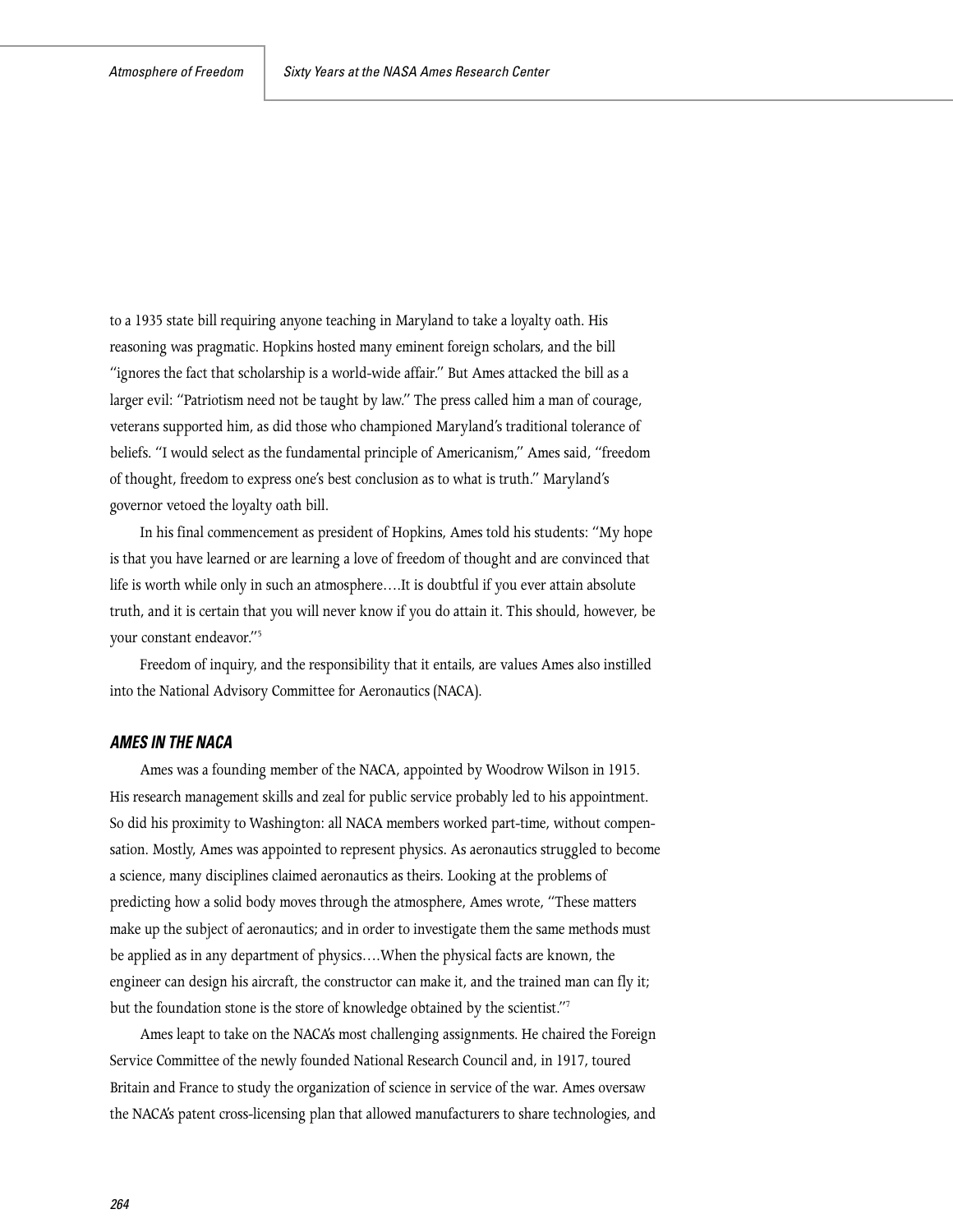**"When you were first appointed by President Wilson in 1915, very little was known about the science of aeronautics. To you and your colleagues were entrusted by law the supervision and direction of the problems of flight….The remarkable progress for many years in the improvement of the performance, efficiency, and safety of American aircraft, both military and commercial, has been due largely to your own inspiring leadership in the development of new research facilities and in the orderly prosecution of comprehensive research programs." F. D. Roosevelt to J. S. Ames, 10 October 19396**

his unquestioned impartiality and integrity made the plan work. Ames expected the NACA to encourage engineering education. Older men sat on the NACA's nested hierarchy of committees, mostly to facilitate the work and careers of younger men. Ames pressed universities to train more aerodynamicists, then structured the NACA to give young engineers on-the-job training.

Ames gave the NACA its scientific "tunnel vision" then valiantly protected that portion of the burgeoning aircraft effort. Ames led a special committee on the NACA's postwar organization, fashioned a small but effective NACA

central bureau, and urged the Committee to voice a vision and program for research. The NACA focused on research rather than

policy. The military services and, later, the Commerce Department decided what aircraft to buy and how to use them; the NACA helped make better aircraft. And Ames decided that NACA research mattered most in aerodynamics. He championed the work of theorists like Max Munk. The extraordinary wind tunnels at Langley Aeronautical Laboratory reflected Ames' vision, as well as the faith Congress placed in him. The extraordinary work done there resulted in part from Ames' frequent visits to assess and encourage the work of its young staff.

A quiet triumvirate made the NACA so effective. John Victory administered its offices and committee hierarchy. Engineer George Lewis, NACA director of aeronautical research, connected NACA work with the needs of the military and industry. And Ames travelled to Washington one day each week, kept an eye on politics, and made it known that the NACA was about science. "The quiet, conservative, methodical style of the Committee," wrote historian Alex Roland, "can be attributed in large measure to this gentle man."<sup>8</sup>

Ames became chair of the NACA main committee in 1927. Two years later, he accepted the Collier Trophy on behalf of the NACA. He kept the NACA alive when Herbert Hoover tried to kill it and transfer its duties to industry. And Ames urged funding for a second laboratory.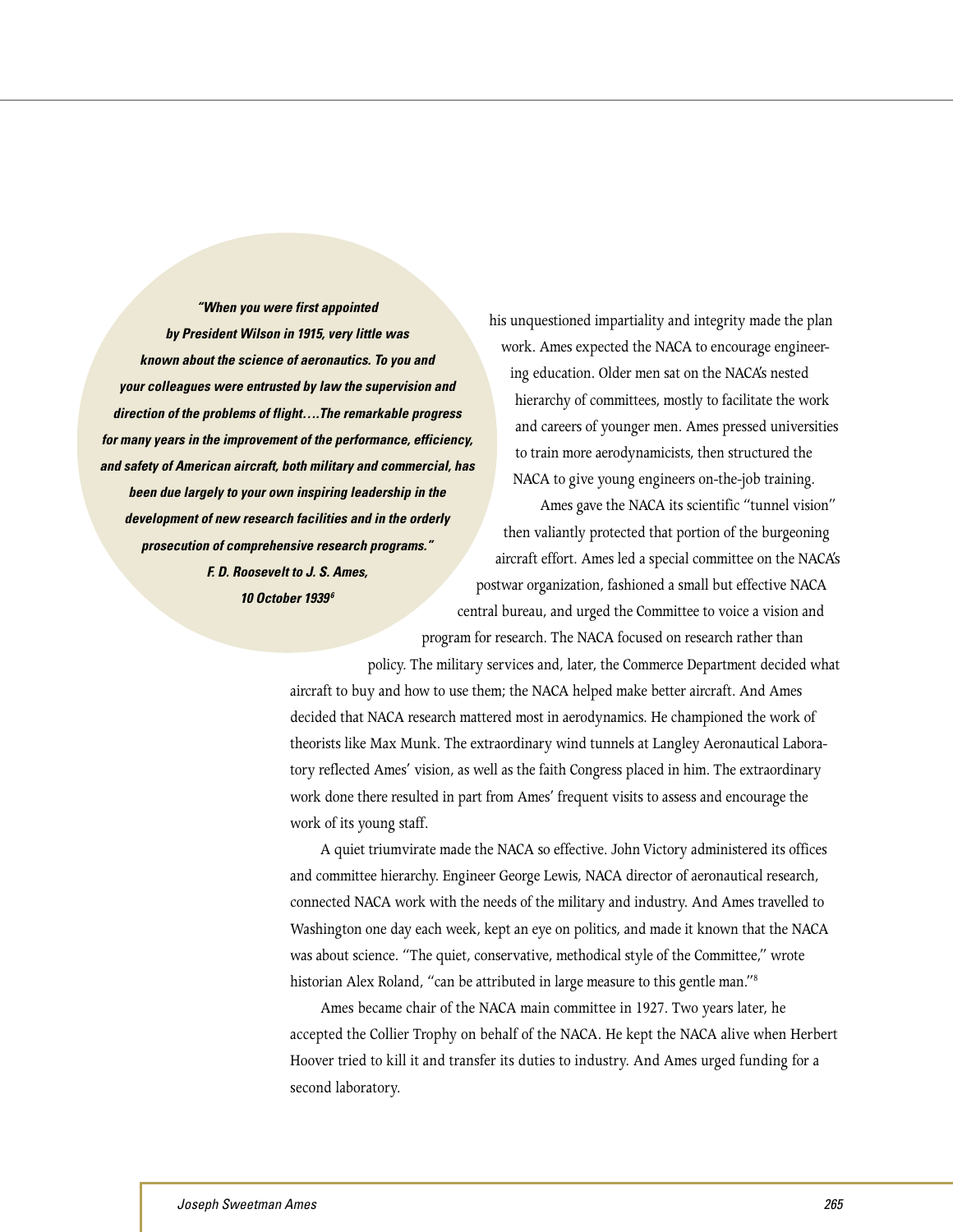Ames accepted a nomination, by Air Minister Hermann Göring, to the Deutsche Akademie der Luftfartforschung. Ames then considered it an honor—many Americans did—and was surprised to learn about the Nazis' massive investment in aeronautical infrastructure, then six times larger than the NACA. Ames more fervently advocated an expansion of NACA facilities to prepare for war.

A stroke in May 1936 paralyzed the right side of his body so, at age 73, he retired to the garden office at his home on Charlecote Place in Guilford near Baltimore. He immediately resigned as chairman of the NACA executive committee and, in October 1937, resigned from the NACA main committee. But Ames grew

concerned when Congress bogged down the NACA proposal for its Sunnyvale laboratory. In a well-reasoned letter to Clifton A. Woodrum of the appropriations committee, Ames asked why America should spend hundreds of millions of dollars on second-best aircraft. "What makes the project emergency in character is the fact that Germany, because of her larger research organization, now has the ability to design, and actually has in service, aircraft of superior performance." Ames concluded with a rare, personal appeal: *"For nearly twenty years, I have been appearing before the Appropriations Committee. I have supported what at times appeared to be bold plans for development of research facilities in the United*



**Professor William F. Durand stands at the center of an impressive group of guests, on 8 June 1944, for the dedication of the NACA Ames Aeronautical Laboratory.**